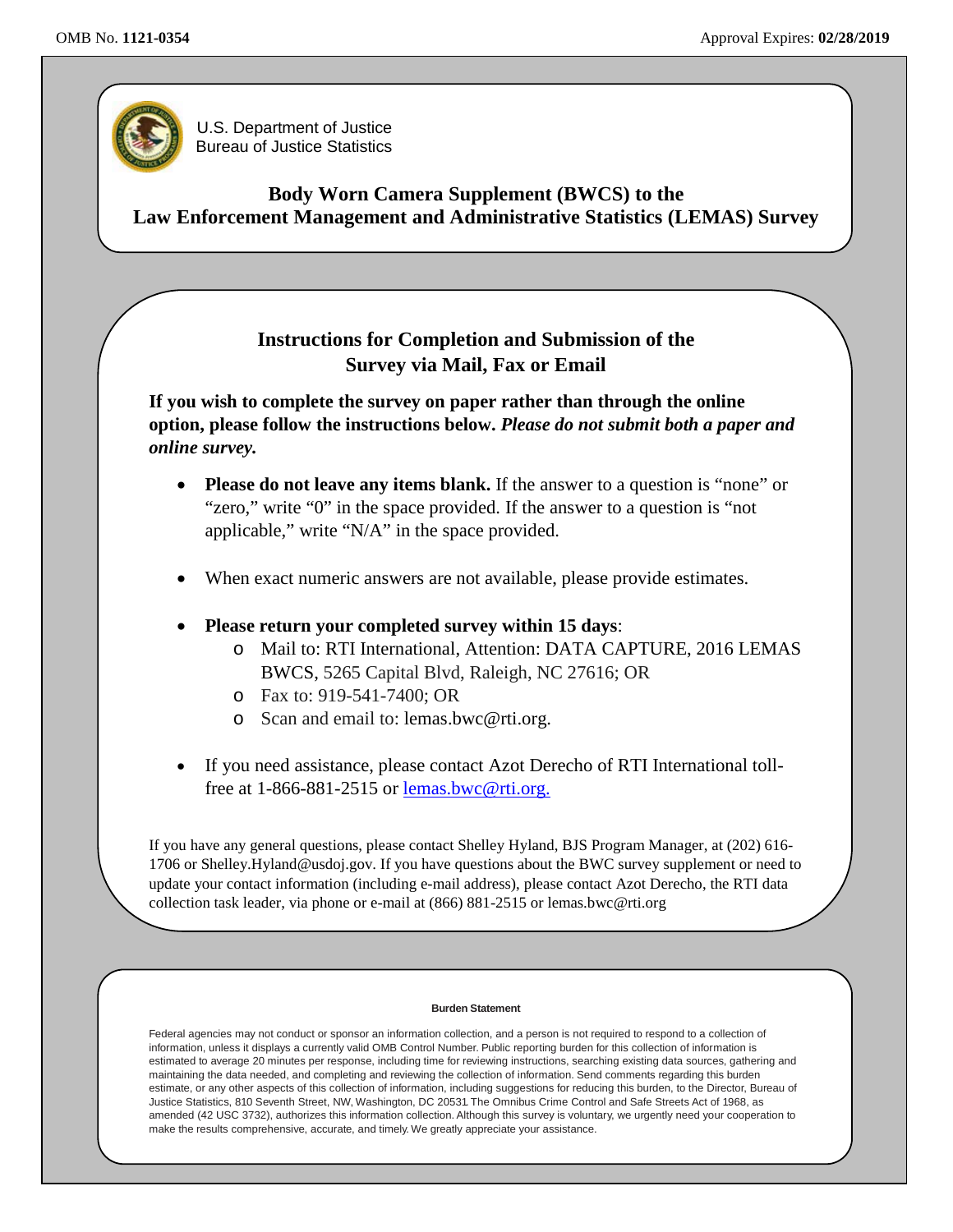# Body Worn Camera Supplement (BWCS) to the Law Enforcement Management and Administrative Statistics (LEMAS) Survey

The Bureau of Justice Statistics (BJS), in partnership with RTI International, is conducting a survey about the use of bodyworn cameras. The Body Worn Camera Supplement (BWCS) to the Law Enforcement Management and Administrative Statistics (LEMAS) Survey includes items that are relevant to all law enforcement agencies – regardless of whether your agency has acquired or has considered acquiring these cameras.

The BWCS seeks additional information that has not been fully captured by other recent surveys examining use of bodyworn cameras by law enforcement agencies. The survey examines reasons for acquiring cameras (or not), alternate means of documenting officer-citizen interactions, policies and procedures about camera use and handling of the resulting video files, and obstacles to camera acquisition and use.

## Please complete this survey even if your agency does not currently have body-worn cameras.

This survey should be filled out by your law enforcement agency's chief executive or another individual who is most knowledgeable about your agency's plans or experiences with body-worn cameras.

The survey will take approximately 20 minutes to complete.

# Agency Information

Please provide or update your agency's information below, as necessary. Contact information will only be used if needed to follow-up on survey submission.

1. Agency name:

- 6. Primary contact email:
- 2. Agency 9-digit ORI number used for reporting purposes:

 $\mathcal{L}=\frac{1}{2}$  , where  $\mathcal{L}=\frac{1}{2}$  , where  $\mathcal{L}=\frac{1}{2}$  $\mathcal{L}=\frac{1}{2}$  , where  $\mathcal{L}=\frac{1}{2}$  , where  $\mathcal{L}=\frac{1}{2}$ 



- 3. Type of Agency:
	- □ Local Police
	- □ County Police
	- $\Box$  Sheriff's Office
	- $\Box$  Primary State
	- $\Box$  Other (please specify):

 $\mathcal{L}=\frac{1}{2} \sum_{i=1}^{n} \frac{1}{2} \sum_{i=1}^{n} \frac{1}{2} \sum_{i=1}^{n} \frac{1}{2} \sum_{i=1}^{n} \frac{1}{2} \sum_{i=1}^{n} \frac{1}{2} \sum_{i=1}^{n} \frac{1}{2} \sum_{i=1}^{n} \frac{1}{2} \sum_{i=1}^{n} \frac{1}{2} \sum_{i=1}^{n} \frac{1}{2} \sum_{i=1}^{n} \frac{1}{2} \sum_{i=1}^{n} \frac{1}{2} \sum_{i=1}^{n} \frac{1}{2} \sum_{$ 

\_\_\_\_\_\_\_\_\_\_\_\_\_\_\_\_\_\_\_\_\_\_\_\_\_\_\_\_\_\_\_\_\_\_\_

\_\_\_\_\_\_\_\_\_\_\_\_\_\_\_\_\_\_\_\_\_\_\_\_\_\_\_\_\_\_\_\_\_\_\_

- 4. Primary contact name:
- 5. Primary contact rank/title:

 $\mathcal{L}_\text{max}$  , where  $\mathcal{L}_\text{max}$  is the set of  $\mathcal{L}_\text{max}$ 7. Primary contact phone:



- 8. Approximate number of full-time sworn officers with general arrest powers:
- 9. If you want to designate a new point of contact for future LEMAS surveys, please provide the following:

 $\frac{1}{2}$  ,  $\frac{1}{2}$  ,  $\frac{1}{2}$  ,  $\frac{1}{2}$  ,  $\frac{1}{2}$  ,  $\frac{1}{2}$  ,  $\frac{1}{2}$  ,  $\frac{1}{2}$  ,  $\frac{1}{2}$  ,  $\frac{1}{2}$  ,  $\frac{1}{2}$  ,  $\frac{1}{2}$  ,  $\frac{1}{2}$  ,  $\frac{1}{2}$  ,  $\frac{1}{2}$  ,  $\frac{1}{2}$  ,  $\frac{1}{2}$  ,  $\frac{1}{2}$  ,  $\frac{1$ 

 $\mathcal{L}=\{1,2,3,4,5\}$ 

 $\mathcal{L}=\{1,2,3,4,5\}$ 

- a. Updated contact name:
- b. Updated contact rank/title:
- c. Updated contact email:

d. Updated contact phone: - <u>| | |</u> | -

|  |  |  |  |  | <b>Burden Statement</b><br>Federal agencies may not conduct or sponsor an information collection, and a person is not required to respond to a collection of information, unless it<br>displays a currently valid OMB Control Number. Public reporting burden for this collection of information is estimated to average 20 minutes per response,<br>including time for reviewing instructions, searching existing data sources, gathering and maintaining the data needed, and completing and reviewing the<br>collection of information. Send comments regarding this burden estimate, or any other aspects of this collection of information, including suggestions for<br>reducing this burden, to the Director, Bureau of Justice Statistics, 810 Seventh Street, NW, Washington, DC 20531. The Omnibus Crime Control and Safe<br>Streets Act of 1968, as amended (42 USC 3732), authorizes this information collection. Although this survey is voluntary, we urgently need your<br>cooperation to make the results comprehensive, accurate, and timely. We greatly appreciate your assistance. |
|--|--|--|--|--|-------------------------------------------------------------------------------------------------------------------------------------------------------------------------------------------------------------------------------------------------------------------------------------------------------------------------------------------------------------------------------------------------------------------------------------------------------------------------------------------------------------------------------------------------------------------------------------------------------------------------------------------------------------------------------------------------------------------------------------------------------------------------------------------------------------------------------------------------------------------------------------------------------------------------------------------------------------------------------------------------------------------------------------------------------------------------------------------------------|
|  |  |  |  |  | <u> IIII A AII A AI IAI AAN IAI I</u>                                                                                                                                                                                                                                                                                                                                                                                                                                                                                                                                                                                                                                                                                                                                                                                                                                                                                                                                                                                                                                                                 |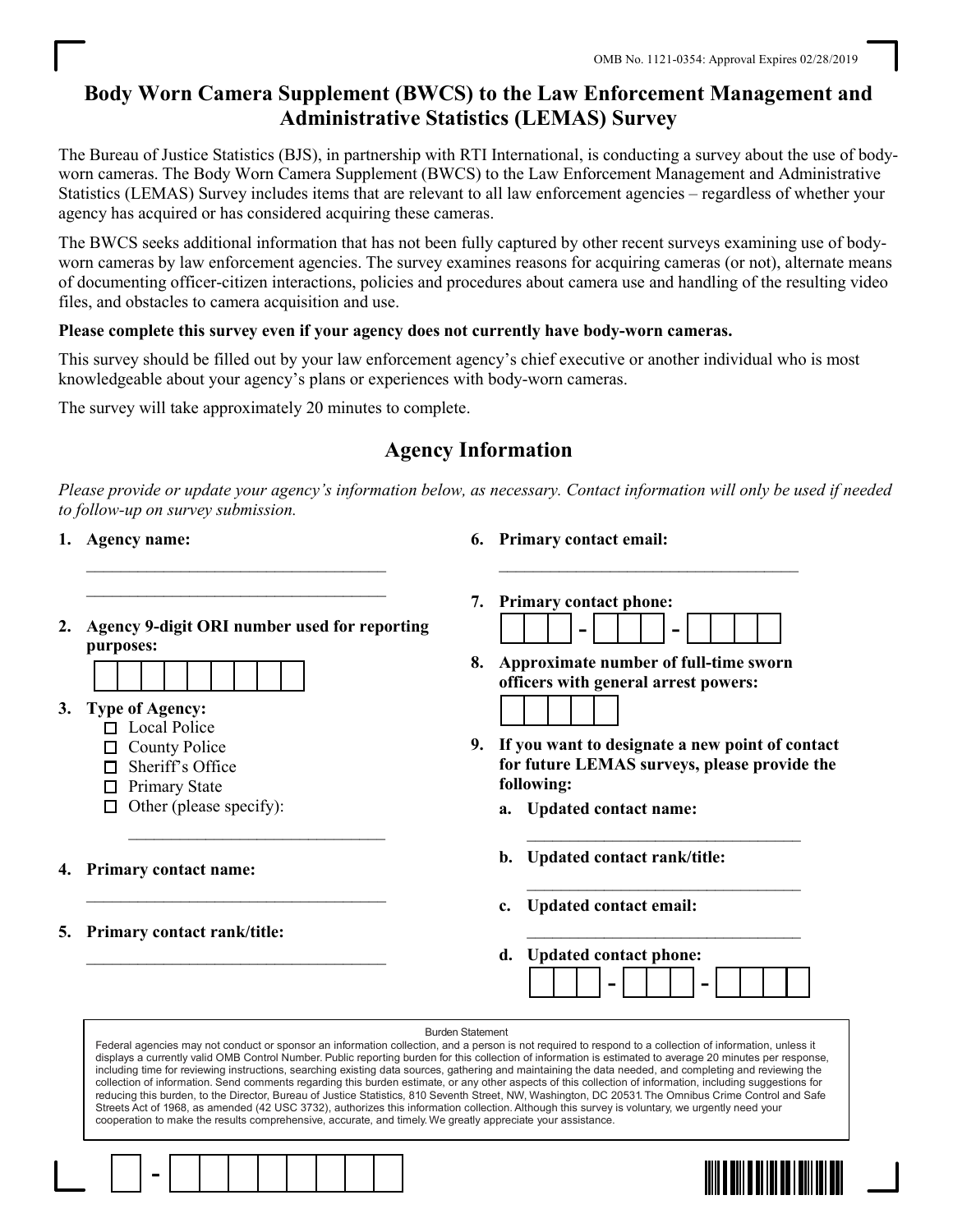# Officer/Citizen Interaction

## Records of Officer/Citizen Interaction

First, we would like to know about how your agency collects information about officer-citizen interactions. If you are unsure of the correct response to any question, please provide your best guess or estimate.

#### 10. Has your agency acquired any of the following tools to record officer-citizen interactions (select one response for each tool)?

|                                                            | Agency has<br>acquired in<br>any form<br>(including<br>testing) | Agency has<br>not acquired |
|------------------------------------------------------------|-----------------------------------------------------------------|----------------------------|
| a. Body-worn cameras                                       |                                                                 |                            |
| b. Car dashboard cameras                                   |                                                                 |                            |
| c. Personal audio recorders                                |                                                                 |                            |
| d. Other event-recording<br>equipment (please<br>specify): |                                                                 |                            |

## Body-worn Cameras



## If your agency has not acquired bodyworn cameras, go to #61

The next set of questions ask about your agency's experience with body-worn cameras. If you are unsure of the correct response to any question, please provide your best guess or estimate.

11. When did your agency first get body-worn cameras (provide estimate if exact month and year are unknown)?

- Year:
- 12. About how many body-worn cameras are currently in service?



This number is an:

- $\Box$  Estimate
- $\Box$  Actual count of deployed devices



- 13. How would you describe the current state of body-worn camera deployment in your agency?
	- $\Box$  Exploratory/pilot deployment
	- $\Box$  Partial deployment
	- $\Box$  Complete deployment for some assignments / partial deployment in others
	- $\Box$  Full deployment to all intended personnel  $\rightarrow$  Go to #15
	- $\Box$  Unsure / Don't know  $\longrightarrow$  Go to #15

## 14. What has prevented a full deployment of bodyworn cameras? Please check all that apply.

- $\Box$  Insufficient funding
- $\Box$  Lack of data storage capacity
- $\Box$  Lack of staff to handle video footage resulting from BWC
- $\Box$  Benefits remain unclear
- $\Box$  Lack of officer support
- $\Box$  Lack of union support
- $\Box$  Lack of supervisory or leadership support
- $\Box$  Insufficient time to complete deployment
- $\Box$  Inability to acquire sufficient hardware
- $\Box$  Currently vetting vendor offerings
- $\Box$  Technological challenges (e.g. limited upload bandwidth)
- $\Box$  Unresolved legal or policy issues
- $\Box$  Other (please specify):
- $\Box$  Unsure / Don't know
- 15. Do you plan to deploy additional body-worn cameras in the next 12 months?

 $\mathcal{L}=\mathcal{L}=\mathcal{L}=\mathcal{L}=\mathcal{L}=\mathcal{L}=\mathcal{L}=\mathcal{L}=\mathcal{L}=\mathcal{L}=\mathcal{L}=\mathcal{L}=\mathcal{L}=\mathcal{L}=\mathcal{L}=\mathcal{L}=\mathcal{L}=\mathcal{L}=\mathcal{L}=\mathcal{L}=\mathcal{L}=\mathcal{L}=\mathcal{L}=\mathcal{L}=\mathcal{L}=\mathcal{L}=\mathcal{L}=\mathcal{L}=\mathcal{L}=\mathcal{L}=\mathcal{L}=\mathcal{L}=\mathcal{L}=\mathcal{L}=\mathcal{L}=\mathcal{L}=\mathcal{$ 

 $\Box$  Yes – Please specify the anticipated number of BWCs that will be deployed:



- 
- $\Box$  Unsure / Don't know

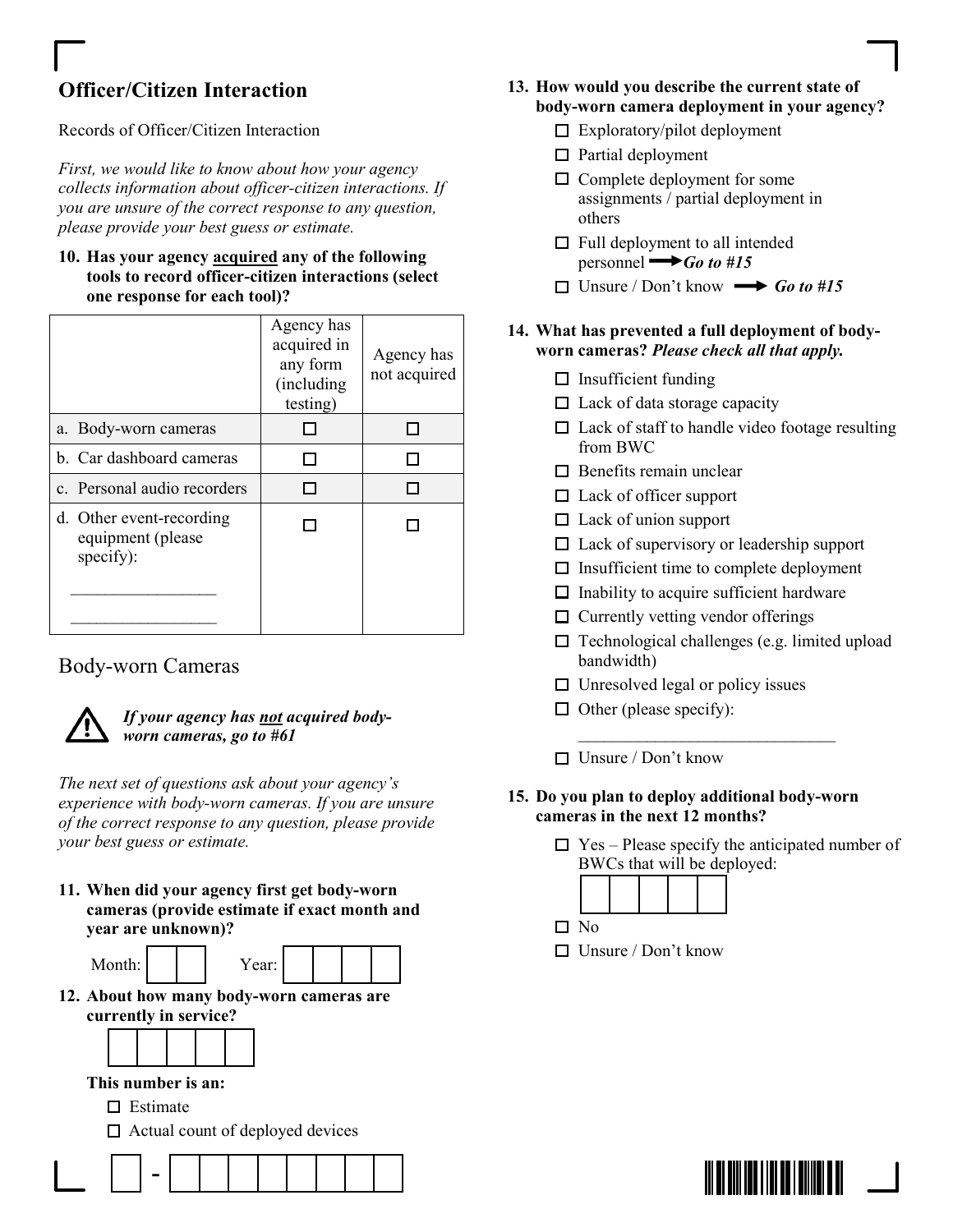### 16. Why did your agency get body-worn camera(s)? Please check all that apply.

- $\Box$  Improve officer safety
- $\Box$  Improve training
- $\Box$  Improve officer professionalism
- $\Box$  Improve officer/agency accountability
- $\Box$  Improve evidence quality
- $\Box$  Improve community perceptions of the agency
- $\Box$  Reduce agency liability
- $\Box$  Reduce use of force incidents
- $\Box$  Reduce or more quickly resolve citizen complaints
- $\Box$  Simplify incident review
- $\Box$  Strengthen police leadership
- $\Box$  Make cases more prosecutable
- $\Box$  To receive funding that required purchase of bodyworn cameras
- $\Box$  Response to external pressures (e.g. legislative, judicial or executive mandate from outside of the police agency)
- $\Box$  Conduct a pilot test to determine body-worn camera feasibility and utility
- $\Box$  Other (please specify):
- $\Box$  Unsure / Don't know

#### 17. Which of these was the most important reason for acquiring body-worn cameras? Select only one.

\_\_\_\_\_\_\_\_\_\_\_\_\_\_\_\_\_\_\_\_\_\_\_\_\_\_\_\_\_\_\_\_

- $\Box$  Improve officer safety
- $\Box$  Improve training
- $\Box$  Improve officer professionalism
- $\Box$  Improve officer/agency accountability
- $\Box$  Improve evidence quality
- $\Box$  Improve community perceptions of the agency
- $\Box$  Reduce agency liability
- $\Box$  Reduce use of force incidents
- $\Box$  Reduce or more quickly resolve citizen complaints
- $\Box$  Simplify incident review
- $\Box$  Strengthen police leadership
- $\Box$  Make cases more prosecutable
- $\Box$  To receive funding that required purchase of bodyworn cameras
- $\Box$  Response to external pressures (e.g. legislative, judicial or executive mandate from outside of the police agency)
- $\Box$  Conduct a pilot test to determine body-worn camera feasibility and utility

 $\overline{\phantom{a}}$  ,  $\overline{\phantom{a}}$  ,  $\overline{\phantom{a}}$  ,  $\overline{\phantom{a}}$  ,  $\overline{\phantom{a}}$  ,  $\overline{\phantom{a}}$  ,  $\overline{\phantom{a}}$  ,  $\overline{\phantom{a}}$  ,  $\overline{\phantom{a}}$  ,  $\overline{\phantom{a}}$  ,  $\overline{\phantom{a}}$  ,  $\overline{\phantom{a}}$  ,  $\overline{\phantom{a}}$  ,  $\overline{\phantom{a}}$  ,  $\overline{\phantom{a}}$  ,  $\overline{\phantom{a}}$ 

- $\Box$  Other (please specify):
- $\Box$  Unsure / Don't know

-



- 18. Does your agency use body-worn camera footage to inform and/or develop in-service training?
	- □ Yes
	- $\square$  No
	- $\Box$  Unsure / Don't know

The next set of questions ask about your agency's policies surrounding the transfer, storage, and disposal of video files resulting from body-worn cameras. If you are unsure of the correct response to any question, please provide your best guess or estimate.

19. Does your agency have a formal policy on the use of body-worn cameras or the video footage recorded by those cameras?

□ Yes



 $\Box$  Unsure / Don't know  $\longrightarrow$  Go to #27

- 20. Were any published guidelines from independent sources (such as the NIJ, BJA, PERF, IACP, CALEA, etc.) used in the formulation of policies and procedures regarding body-worn camera deployment, use, or video storage?
	- □ Yes
	- $\square$  No
	- Unsure / Don't know
- 21. Does your agency's body-worn camera (or related) policy cover what events to record?



- 22. In what situations are officers required to turn on their body-worn cameras? Please select all that apply.
	- $\Box$  Responding to routine calls for service
	- $\Box$  Traffic stops
	- $\Box$  Officer-initiated citizen contact
	- $\Box$  Firearms deployments
	- $\Box$  Public order policing
	- $\Box$  Policing public events
	- $\Box$  Criminal investigations
	- $\Box$  Special operations
	- $\Box$  Executing arrest or search warrants

 $\overline{\phantom{a}}$  , and the state of the state of the state of the state of the state of the state of the state of the state of the state of the state of the state of the state of the state of the state of the state of the stat

- $\Box$  Transporting offenders
- $\Box$  Other (please specify):
- $\Box$  Unsure / Don't know

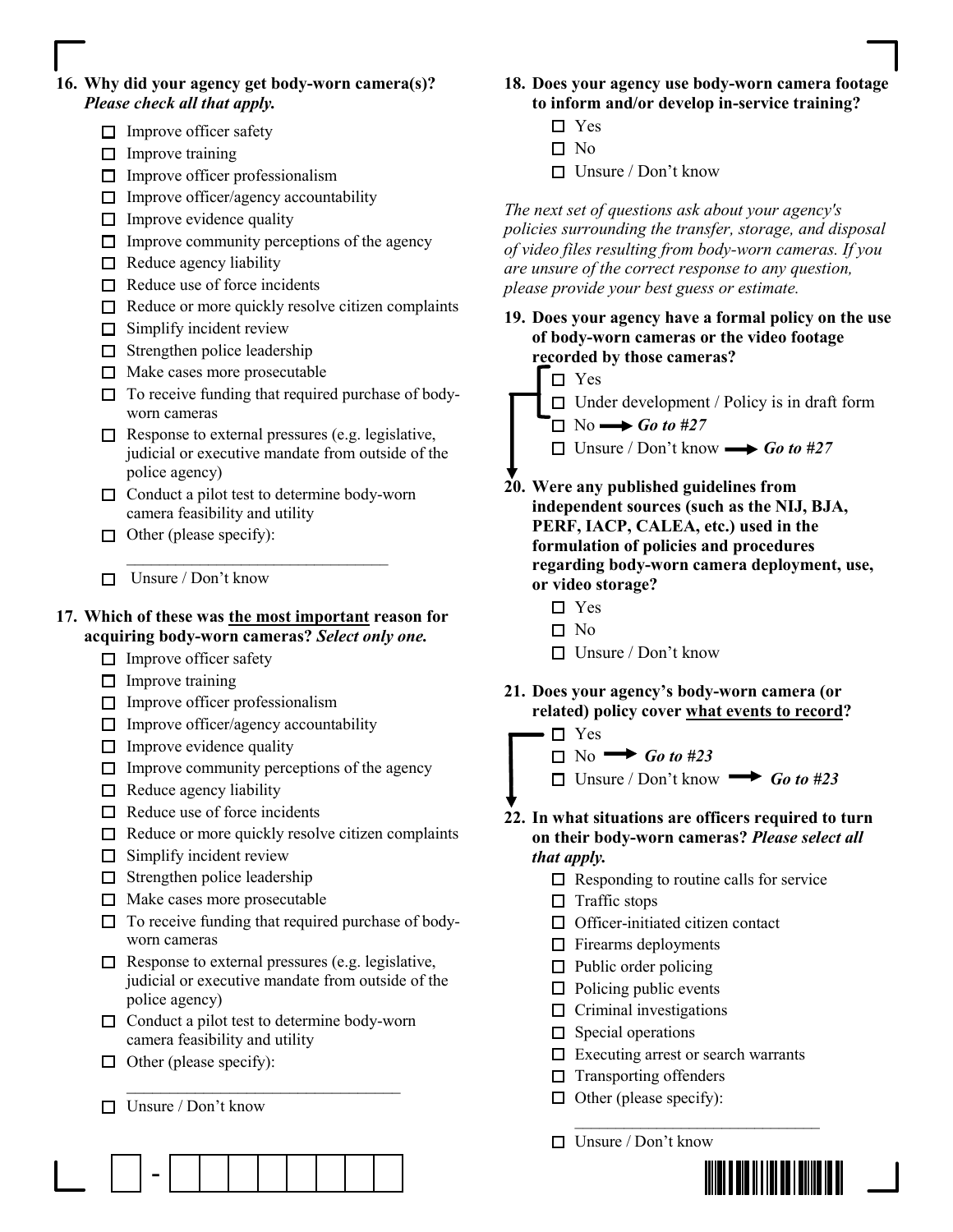- 23. Does your agency's body-worn camera (or related) policy cover transfer, storage, or disposal of video?
	- Yes
		- $\Box$  No  $\longrightarrow$  Go to #26
		- $\Box$  Unsure / Don't know  $\longrightarrow$  Go to #26
- 24. Per policy, how long must typical video files be retained?
	- $\Box$  Files are not stored unless manually flagged
	- $\Box$  30 days or less
	- $\Box$  1 month up to one year
	- $\Box$  More than 1 year and up to 5 years

 $\mathcal{L}=\mathcal{L}=\mathcal{L}=\mathcal{L}=\mathcal{L}=\mathcal{L}=\mathcal{L}=\mathcal{L}=\mathcal{L}=\mathcal{L}=\mathcal{L}=\mathcal{L}=\mathcal{L}=\mathcal{L}=\mathcal{L}=\mathcal{L}=\mathcal{L}=\mathcal{L}=\mathcal{L}=\mathcal{L}=\mathcal{L}=\mathcal{L}=\mathcal{L}=\mathcal{L}=\mathcal{L}=\mathcal{L}=\mathcal{L}=\mathcal{L}=\mathcal{L}=\mathcal{L}=\mathcal{L}=\mathcal{L}=\mathcal{L}=\mathcal{L}=\mathcal{L}=\mathcal{L}=\mathcal{$ 

- $\Box$  More than 5 years
- $\Box$  Indefinitely
- $\Box$  Other (please specify):
- $\Box$  Unsure / Don't know
- 25. Under what circumstances would video files be retained for longer periods of time? Please select all that apply.
	- $\Box$  Associated with officer use of force
	- $\square$  Associated with a citizen complaint
	- $\Box$  Used as evidence in a legal proceeding
	- $\Box$  Officer request
	- $\Box$  At the request of supervisor or agency management
	- $\Box$  FOIA or other public access request
	- $\Box$  Other (please specify):
	- $\Box$  Unsure / Don't know
- 26. Select all the topics covered by your agency's body-worn camera (or related) policy.

 $\mathcal{L}=\mathcal{L}=\mathcal{L}=\mathcal{L}=\mathcal{L}=\mathcal{L}=\mathcal{L}=\mathcal{L}=\mathcal{L}=\mathcal{L}=\mathcal{L}=\mathcal{L}=\mathcal{L}=\mathcal{L}=\mathcal{L}=\mathcal{L}=\mathcal{L}=\mathcal{L}=\mathcal{L}=\mathcal{L}=\mathcal{L}=\mathcal{L}=\mathcal{L}=\mathcal{L}=\mathcal{L}=\mathcal{L}=\mathcal{L}=\mathcal{L}=\mathcal{L}=\mathcal{L}=\mathcal{L}=\mathcal{L}=\mathcal{L}=\mathcal{L}=\mathcal{L}=\mathcal{L}=\mathcal{$ 

|                                                                                                           | Yes | N <sub>0</sub> | <b>Unsure</b> |
|-----------------------------------------------------------------------------------------------------------|-----|----------------|---------------|
| a. When/how to inform citizens<br>they are being recorded                                                 |     |                |               |
| b. Frequency of uploading or<br>offloading video                                                          | n l |                |               |
| c. When officers are allowed to<br>review footage (i.e., before or<br>after making a formal<br>statement) |     |                |               |
| d. Periodic/routine supervisor<br>review of footage                                                       |     |                |               |
| e. Public release of raw<br>(unredacted) video footage                                                    |     |                |               |
| f. Content/objects that must be<br>redacted                                                               |     |                |               |
|                                                                                                           |     |                |               |

- 27. Have body-worn cameras been deployed to officers in your agency?
- □ Yes  $\Box$  No  $\longrightarrow$  Go to #51  $\Box$  Unsure / Don't know  $\longrightarrow$  Go to #51 28. Have body-worn cameras been deployed to officers assigned to traditional patrol / vehiclebased patrols? □ Yes
	- $\Box$  No  $\longrightarrow$  Go to #30
	- $\Box$  Unsure / Don't know  $\longrightarrow$  Go to #30
	- $\Box$  N/A Agency does not engage in this activity  $\longrightarrow$  Go to #30
- 29. What best describes the deployment of bodyworn cameras for officers primarily engaged in traditional patrol / vehicle-based patrol?
	- $\Box$  Exploratory/pilot deployment
	- $\Box$  Partial deployment
	- $\Box$  Complete deployment for some assignments / partial deployment in others
	- $\Box$  Full deployment to all intended personnel
	- Unsure / Don't know
- 30. Have body-worn cameras been deployed to officers assigned to primarily proactive / selfinitiated public contacts?
	- □ Yes
		- $\Box$  No  $\rightarrow$  Go to #32
		- $\Box$  Unsure / Don't know  $\longrightarrow$  Go to #32
		- $\Box$  N/A Agency does not engage in this activity  $\longrightarrow$  Go to #32
- 31. What best describes the deployment of bodyworn cameras for officers primarily engaged in primarily proactive / self-initiated public contacts?
	- $\Box$  Exploratory/pilot deployment
	- $\Box$  Partial deployment
	- $\Box$  Complete deployment for some assignments / partial deployment in others
	- $\Box$  Full deployment to all intended personnel
	- $\Box$  Unsure / Don't know
- 32. Have body-worn cameras been deployed to officers assigned to foot patrols?
	- □ Yes
	- $\Box$  No  $\longrightarrow$  Go to #34
	- $\Box$  Unsure / Don't know  $\longrightarrow$  Go to #34
	- $\Box$  N/A Agency does not engage in this
		- activity  $\longrightarrow$  Go to #34

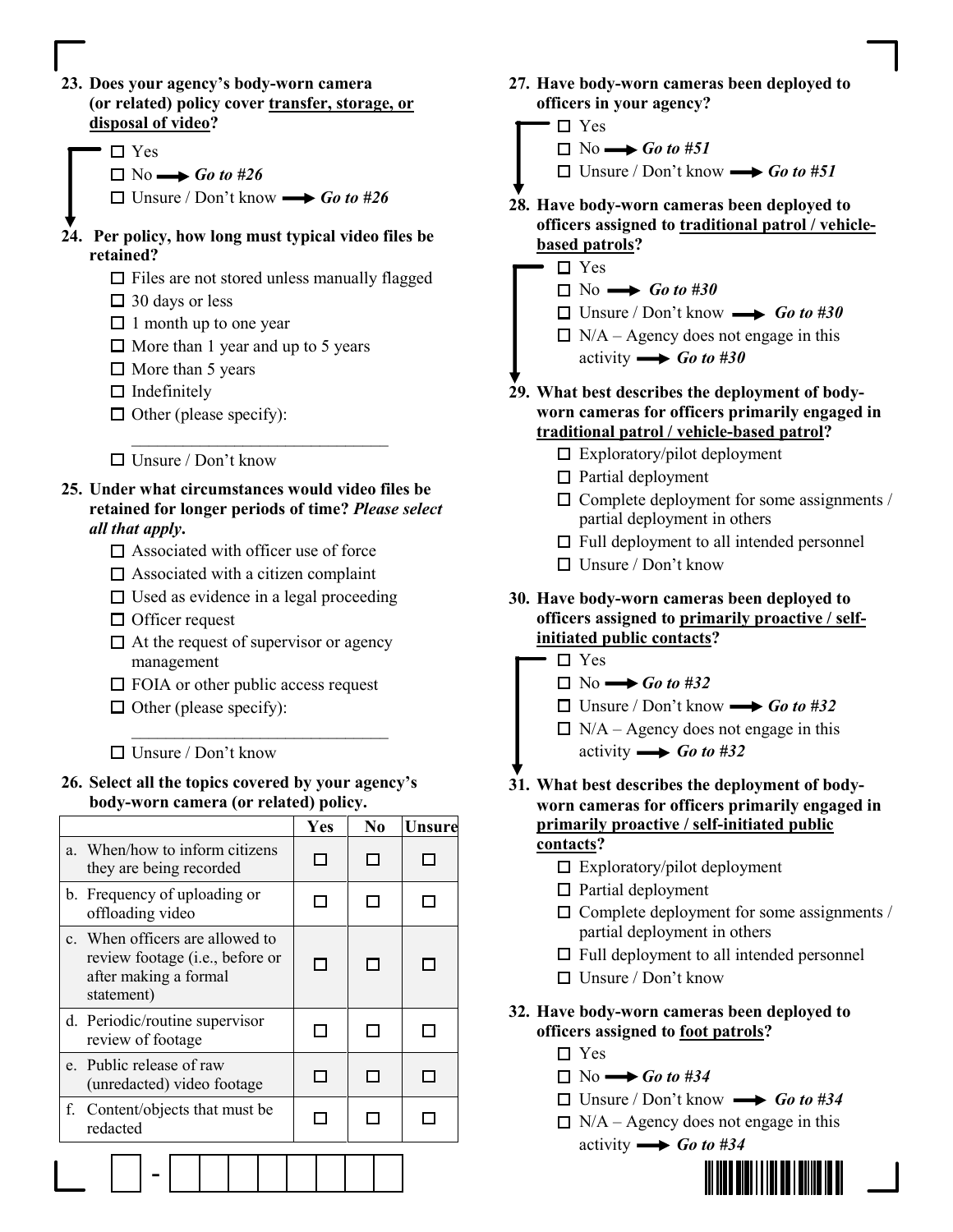

|     | 39. What best describes the deployment of body-                                              |
|-----|----------------------------------------------------------------------------------------------|
|     | worn cameras for officers primarily engaged in                                               |
|     | traffic enforcement?                                                                         |
|     | $\Box$ Exploratory/pilot deployment                                                          |
|     | $\Box$ Partial deployment                                                                    |
|     | $\Box$ Complete deployment for some assignments /<br>partial deployment in others            |
|     | $\Box$ Full deployment to all intended personnel                                             |
|     | $\Box$ Unsure / Don't know                                                                   |
|     | 40. Have body-worn cameras been deployed to                                                  |
| П   | officers assigned to warrant executions?<br>Yes                                              |
|     | $\Box$ No $\longrightarrow$ Go to #42                                                        |
|     | $\Box$ Unsure / Don't know $\longrightarrow$ Go to #42                                       |
|     | $\Box$ N/A – Agency does not engage in this                                                  |
|     | activity $\longrightarrow$ Go to #42                                                         |
|     | 41. What best describes the deployment of body-                                              |
|     | worn cameras for officers primarily engaged in                                               |
|     | warrant executions?                                                                          |
|     | $\Box$ Exploratory/pilot deployment                                                          |
|     | $\Box$ Partial deployment                                                                    |
|     | $\Box$ Complete deployment for some assignments /                                            |
|     | partial deployment in others                                                                 |
|     | $\Box$ Full deployment to all intended personnel                                             |
|     | $\Box$ Unsure / Don't know                                                                   |
|     | 42. Have body-worn cameras been deployed to<br>officers assigned to criminal investigations? |
| П   | Yes                                                                                          |
|     | $\Box$ No $\rightarrow$ Go to #44                                                            |
|     | $\Box$ Unsure / Don't know $\longrightarrow$ Go to #44                                       |
|     | $\Box$ N/A – Agency does not engage in this                                                  |
|     | activity $\longrightarrow$ Go to #44                                                         |
|     | 43. What best describes the deployment of body-                                              |
|     | worn cameras for officers primarily engaged in                                               |
|     | criminal investigations?                                                                     |
| ப   | Exploratory/pilot deployment                                                                 |
|     | $\Box$ Partial deployment                                                                    |
|     | $\Box$ Complete deployment for some assignments /<br>partial deployment in others            |
| □   | Full deployment to all intended personnel                                                    |
|     | Unsure / Don't know                                                                          |
|     |                                                                                              |
|     | 44. Have body-worn cameras been deployed to<br>officers assigned to drug enforcement?        |
| l I | Yes                                                                                          |
|     | $\Box$ No $\longrightarrow$ Go to #46                                                        |
|     | $\Box$ Unsure / Don't know $\longrightarrow$ Go to #46                                       |
|     | $\Box$ N/A – Agency does not engage in this                                                  |
|     | activity $\longrightarrow$ Go to #46                                                         |
|     |                                                                                              |

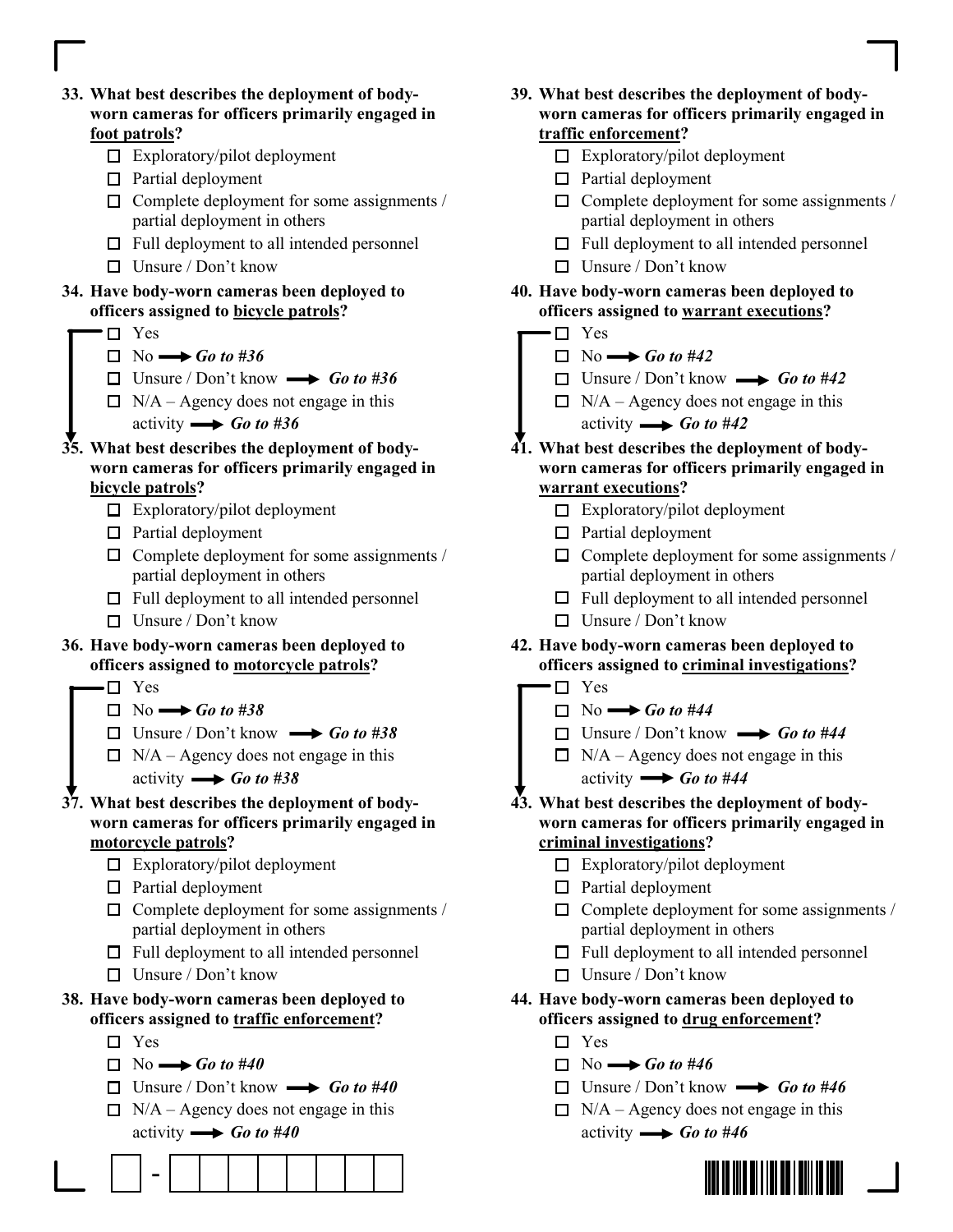- 45. What best describes the deployment of bodyworn cameras for officers primarily engaged in drug enforcement?
	- $\Box$  Exploratory/pilot deployment
	- $\Box$  Partial deployment
	- $\Box$  Complete deployment for some assignments / partial deployment in others
	- $\Box$  Full deployment to all intended personnel
	- $\Box$  Unsure / Don't know

## 46. Have body-worn cameras been deployed to officers assigned to detentions and transfers?

- □ Yes
	- $\Box$  No  $\rightarrow$  Go to #48
	- $\Box$  Unsure / Don't know  $\longrightarrow$  Go to #48
	- $\Box$  N/A Agency does not engage in this activity  $\longrightarrow$  Go to #48
- 47. What best describes the deployment of bodyworn cameras for officers primarily engaged in detentions and transfers?
	- $\Box$  Exploratory/pilot deployment
	- $\Box$  Partial deployment
	- $\Box$  Complete deployment for some assignments / partial deployment in others
	- $\Box$  Full deployment to all intended personnel
	- $\Box$  Unsure / Don't know

## 48. Have body-worn cameras been deployed to officers assigned to SWAT operations?

- □ Yes
	- $\Box$  No  $\rightarrow$  Go to #50
	- $\Box$  Unsure / Don't know  $\longrightarrow$  Go to #50
	- $\Box$  N/A Agency does not engage in this activity  $\longrightarrow$  Go to #50
- 49. What best describes the deployment of bodyworn cameras for officers primarily engaged in **SWAT** operations?
	- $\Box$  Exploratory/pilot deployment
	- $\Box$  Partial deployment
	- $\Box$  Complete deployment for some assignments / partial deployment in others
	- $\Box$  Full deployment to all intended personnel
	- Unsure / Don't know

50. Have body-worn cameras been deployed to officers assigned to any other duties not already mentioned in questions 28-49?

 $\mathcal{L}=\frac{1}{2}$  , where  $\mathcal{L}=\frac{1}{2}$  , where  $\mathcal{L}=\frac{1}{2}$  $\mathcal{L}=\frac{1}{2}$  , where  $\mathcal{L}=\frac{1}{2}$  , where  $\mathcal{L}=\frac{1}{2}$  $\mathcal{L}=\frac{1}{2}$  , where  $\mathcal{L}=\frac{1}{2}$  , where  $\mathcal{L}=\frac{1}{2}$ 

- $\Box$  Yes (please specify duties):
- $\square$  No
- $\Box$  Unsure / Don't know

### 51. Select all the features present on your body-worn camera system. Please select all that apply.

- $\Box$  Time / date stamp
- $\Box$  Variable camera placement (e.g. eyewear, lapel, other part of uniform)
- $\Box$  Pre-event video buffer (e.g. the device continuously records video which is saved when the device is activated)
- $\Box$  Capable of recording in low light conditions
- □ Playback screen
- $\Box$  Minimum battery life

 $\rightharpoonup$  Please specify hours:  $\rightharpoonup$ 

□ Global Positioning System (GPS) information

 $\Box$  Safeguards against inadvertent video file corruption, loss, or tampering

 $\overline{\phantom{a}}$  ,  $\overline{\phantom{a}}$  ,  $\overline{\phantom{a}}$  ,  $\overline{\phantom{a}}$  ,  $\overline{\phantom{a}}$  ,  $\overline{\phantom{a}}$  ,  $\overline{\phantom{a}}$  ,  $\overline{\phantom{a}}$  ,  $\overline{\phantom{a}}$  ,  $\overline{\phantom{a}}$  ,  $\overline{\phantom{a}}$  ,  $\overline{\phantom{a}}$  ,  $\overline{\phantom{a}}$  ,  $\overline{\phantom{a}}$  ,  $\overline{\phantom{a}}$  ,  $\overline{\phantom{a}}$  $\mathcal{L}_\text{max} = \frac{1}{2} \sum_{i=1}^{n} \frac{1}{2} \sum_{i=1}^{n} \frac{1}{2} \sum_{i=1}^{n} \frac{1}{2} \sum_{i=1}^{n} \frac{1}{2} \sum_{i=1}^{n} \frac{1}{2} \sum_{i=1}^{n} \frac{1}{2} \sum_{i=1}^{n} \frac{1}{2} \sum_{i=1}^{n} \frac{1}{2} \sum_{i=1}^{n} \frac{1}{2} \sum_{i=1}^{n} \frac{1}{2} \sum_{i=1}^{n} \frac{1}{2} \sum_{i=1}^{n} \frac{1$  $\mathcal{L}_\text{max} = \frac{1}{2} \sum_{i=1}^{n} \frac{1}{2} \sum_{i=1}^{n} \frac{1}{2} \sum_{i=1}^{n} \frac{1}{2} \sum_{i=1}^{n} \frac{1}{2} \sum_{i=1}^{n} \frac{1}{2} \sum_{i=1}^{n} \frac{1}{2} \sum_{i=1}^{n} \frac{1}{2} \sum_{i=1}^{n} \frac{1}{2} \sum_{i=1}^{n} \frac{1}{2} \sum_{i=1}^{n} \frac{1}{2} \sum_{i=1}^{n} \frac{1}{2} \sum_{i=1}^{n} \frac{1$ 

- $\Box$  Officer down alerts
- $\Box$  Officer event tagging
- $\Box$  Other (please specify):
- $\Box$  Unsure / Don't know

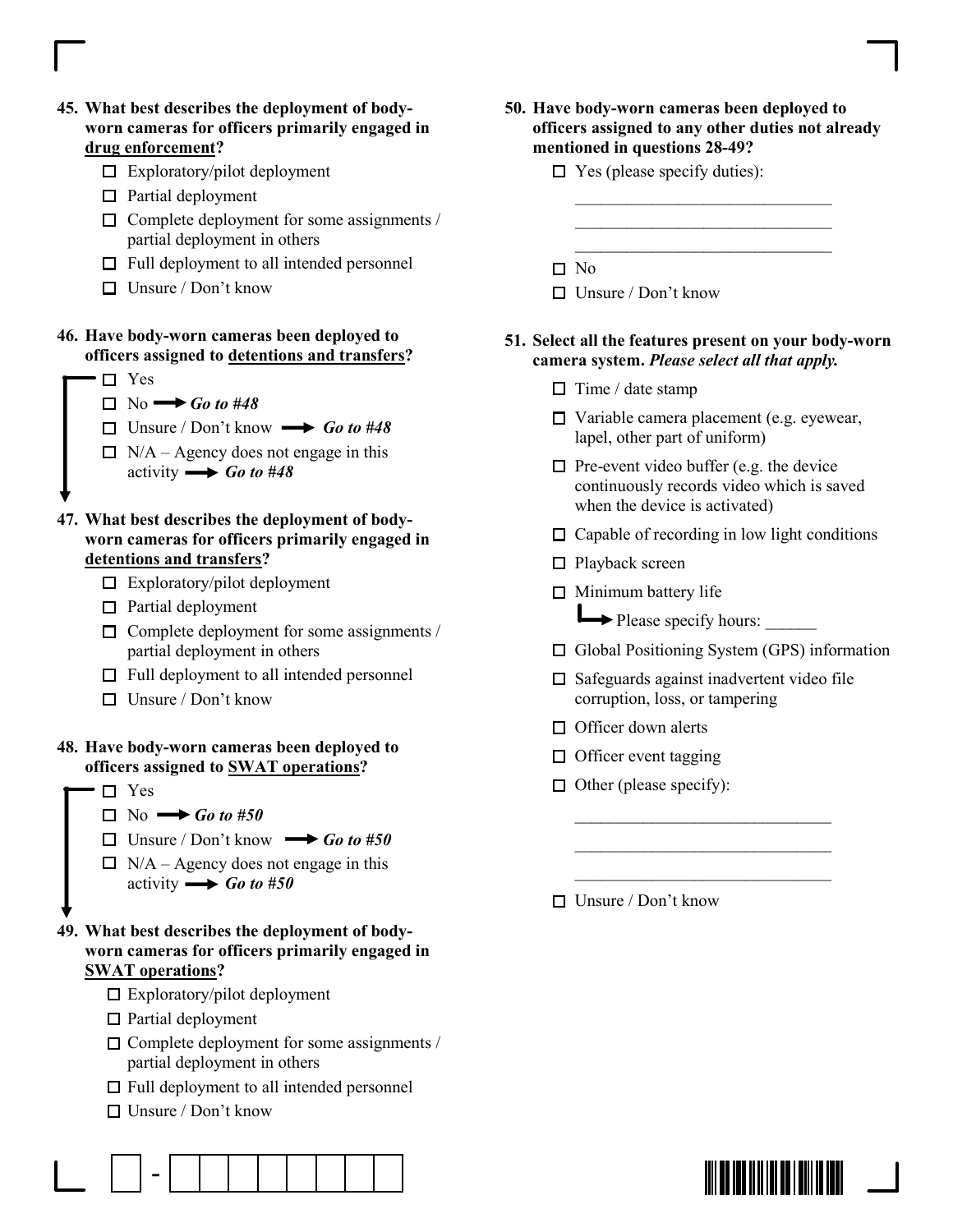#### 52. Indicate your degree of agreement with the following statements:

|                                                                                                                     | <b>Strongly</b><br>disagree | <b>Disagree</b> | Agree | <b>Strongly</b><br>agree | Don't<br>know | <b>Too soon</b><br>to know |
|---------------------------------------------------------------------------------------------------------------------|-----------------------------|-----------------|-------|--------------------------|---------------|----------------------------|
| a. BWC implementation was more expensive than<br>anticipated                                                        | $\Box$                      | □               | п     | П                        | □             | П                          |
| b. BWC implementation required more staff time<br>than anticipated                                                  | $\Box$                      | $\Box$          | □     | $\Box$                   | $\Box$        | П                          |
| c. BWCs provide reliable evidence of officer-<br>citizen interactions                                               | $\Box$                      | □               | п     | □                        | $\Box$        | П                          |
| d. BWCs have been useful in protecting officers<br>from unwarranted complaints                                      | $\Box$                      | П               | П     | п                        | П             | П                          |
| e. BWCs have been a useful tool for supervising<br>officers                                                         | $\Box$                      | □               | □     | □                        | $\Box$        | П                          |
| f. BWCs have improved professionalism of<br>officers                                                                | $\Box$                      | $\Box$          | П     | П                        | $\Box$        | П                          |
| g. BWCs have helped identify instances of officer<br>misconduct that might not have been identified<br>without them | $\Box$                      | П               | П     | П                        | □             |                            |
| h. BWCs have improved relationships between the<br>agency and the community                                         | $\Box$                      | □               | П     | П                        | $\Box$        |                            |

The next set of questions ask about your agency's experience and procedures around the use and dissemination of videos produced by body-worn cameras.

- 53. Does your agency keep a log of or otherwise track internal (i.e., law enforcement agency staff) access to video files?
	- □ Yes
	- $\Box$  No
	- $\Box$  Unsure / Don't know

54. Who has direct access to view video files? In other words, who can access the files without filing a formal request? Please select all that apply.

- $\Box$  Chief executive of law enforcement agency
- $\Box$  Executive staff of law enforcement agency
- $\Box$  Internal affairs
- $\Box$  Head of information technology group in the law enforcement agency
- $\Box$  Other information technology staff in the law enforcement agency
- $\Box$  Officer that made the video recording

 $\mathcal{L}_\mathcal{L}$  , which is a substitution of the set of the set of the set of the set of the set of the set of the set of the set of the set of the set of the set of the set of the set of the set of the set of the set of t

- $\Box$  Supervisor of officer that made the video recording
- $\Box$  Other sworn law enforcement agency staff
- $\Box$  Other non-sworn law enforcement agency staff
- $\Box$  District attorney's office
- □ Vendor staff
- $\Box$  Other (please specify):
- $\Box$  None of the above
- $\Box$  Unsure / Don't know



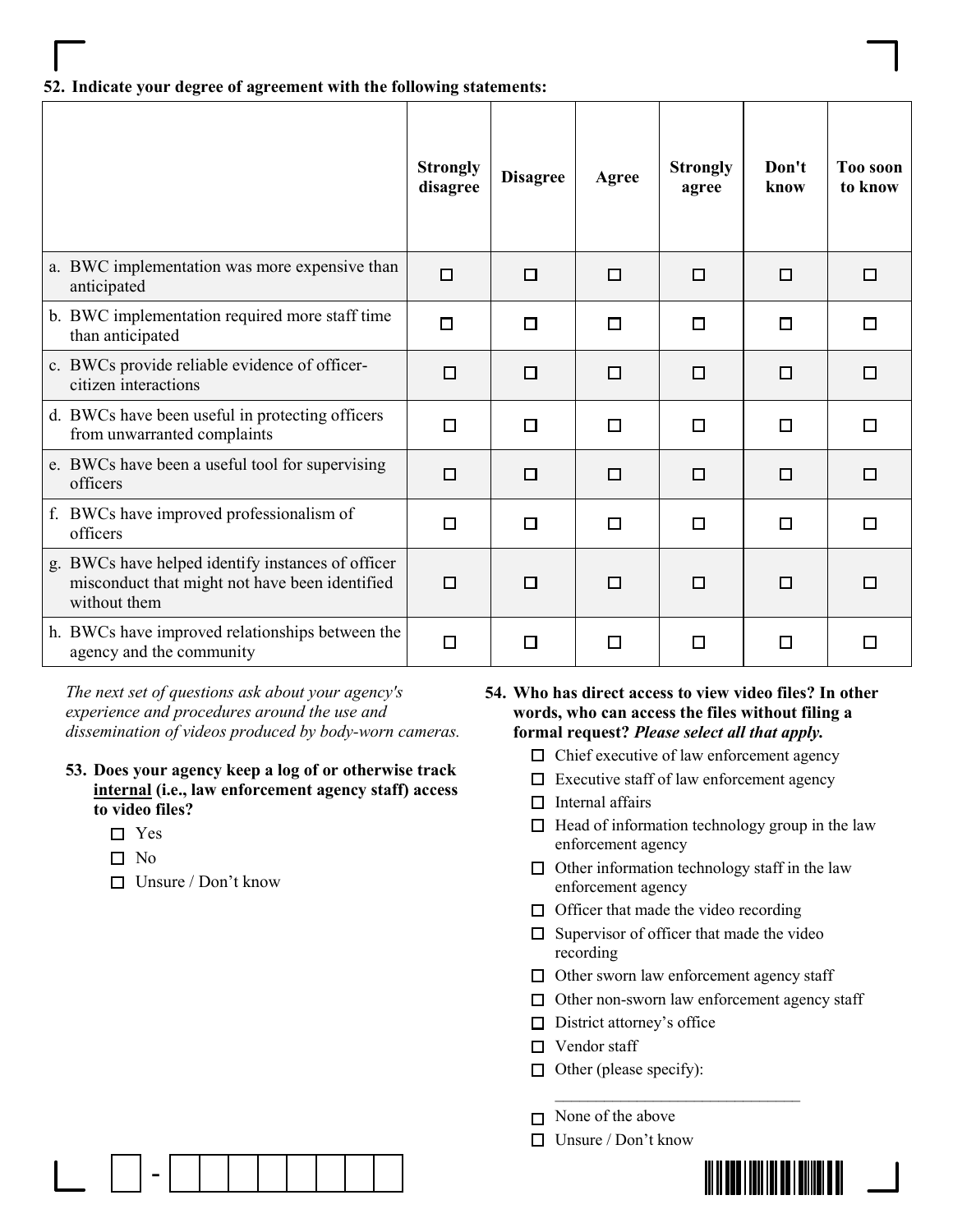- 55. On average, how many times per month does the public request video generated by body-worn cameras?
- $\Box$  0 requests  $\longrightarrow$  *Go to #59*  $\Box$  1 – 5 requests  $\Box$  6 – 10 requests  $\Box$  11 – 15 requests  $\Box$  16 or more requests  $\Box$  Public has never requested video generated by  $BWC \longrightarrow Go to #59$  $\Box$  Unsure / Don't know  $\longrightarrow$  Go to #59 56. On average, how much staff time does it take to

produce a video requested by the public? This should be actual staff time needed to conduct retrieval, redaction, and dissemination, not necessarily the amount of time between video request and video dissemination.

- $\Box$  Less than 60 minutes
- $\Box$  1-2 hours
- $\Box$  3-4 hours
- $\Box$  5-6 hours
- $\Box$  7-8 hours
- $\Box$  More than 9 hours
- $\square$  Public has never requested video generated by BWC
- $\Box$  Unsure / Don't know

#### 57. Has your agency ever denied the public's access to body-worn camera footage?

- □ Yes
- $\Box$  No  $\rightarrow$  Go to #59

-

- $\Box$  Public has never requested video generated by BWC  $\longrightarrow$  Go to #59
- $\Box$  Unsure / Don't know  $\longrightarrow$  Go to #59
- 58. Under what conditions have video requests from the public been denied? Please select all that apply.
	- $\Box$  The video was part of an ongoing investigation
	- $\Box$  The video would have deprived a person of their right to a fair trial
	- $\Box$  The video constituted an unwarranted invasion of personal privacy
	- $\Box$  The video risked identifying confidential sources
	- $\Box$  The video revealed techniques and procedures for investigations that could be used to circumvent the law
	- $\Box$  The video would have endangered the life or safety of an individual
	- $\Box$  Other (please specify):
	- $\Box$  Unsure / Don't know
- 59. What obstacles have your agency encountered in using cameras or the associated video? Please select all that apply.

 $\mathcal{L}_\text{max} = \frac{1}{2} \sum_{i=1}^{n} \frac{1}{2} \sum_{i=1}^{n} \frac{1}{2} \sum_{i=1}^{n} \frac{1}{2} \sum_{i=1}^{n} \frac{1}{2} \sum_{i=1}^{n} \frac{1}{2} \sum_{i=1}^{n} \frac{1}{2} \sum_{i=1}^{n} \frac{1}{2} \sum_{i=1}^{n} \frac{1}{2} \sum_{i=1}^{n} \frac{1}{2} \sum_{i=1}^{n} \frac{1}{2} \sum_{i=1}^{n} \frac{1}{2} \sum_{i=1}^{n} \frac{1$ 

- $\Box$  Concerns about the security of the information contained in the videos
- $\Box$  Concerns about procedures surrounding storage of the videos
- $\Box$  Concerns about privacy
- $\Box$  Concerns about liability
- $\square$  Costs were greater than anticipated
- $\Box$  Burden of replying to public/agency requests for video data
- $\Box$  Lack of public support
- $\Box$  Lack of officer support
- □ Lack of support from labor union or other group representing officers
- $\Box$  Camera use has not benefitted the agency as expected
- $\Box$  Technical obstacles to implementation (e.g., poor video or sound quality)

<u> III I III III II III IIII IIII </u>

 $\mathcal{L}=\mathcal{L}=\mathcal{L}=\mathcal{L}=\mathcal{L}=\mathcal{L}=\mathcal{L}=\mathcal{L}=\mathcal{L}=\mathcal{L}=\mathcal{L}=\mathcal{L}=\mathcal{L}=\mathcal{L}=\mathcal{L}=\mathcal{L}=\mathcal{L}=\mathcal{L}=\mathcal{L}=\mathcal{L}=\mathcal{L}=\mathcal{L}=\mathcal{L}=\mathcal{L}=\mathcal{L}=\mathcal{L}=\mathcal{L}=\mathcal{L}=\mathcal{L}=\mathcal{L}=\mathcal{L}=\mathcal{L}=\mathcal{L}=\mathcal{L}=\mathcal{L}=\mathcal{L}=\mathcal{$ 

- $\Box$  Other (please specify):
- $\Box$  Unsure / Don't know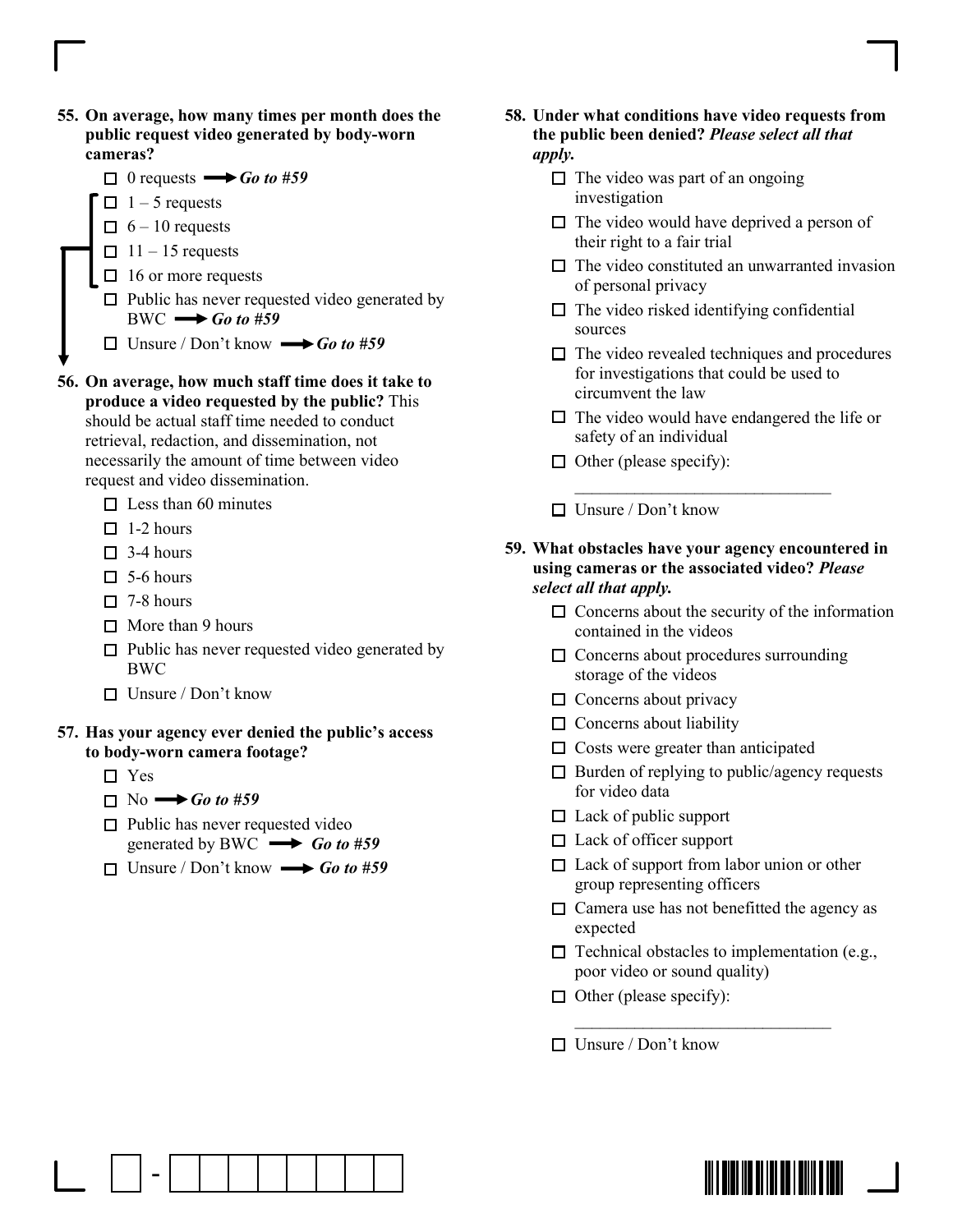- 60. Of these, which is the greatest obstacle you have encountered?
	- $\Box$  Concerns about the security of the information contained in the videos
	- $\Box$  Concerns about procedures surrounding storage of the videos
	- $\Box$  Concerns about privacy
	- $\Box$  Concerns about liability
	- $\Box$  Costs were greater than anticipated
	- $\Box$  Burden of replying to public/agency requests for video data
	- $\Box$  Lack of public support
	- $\Box$  Lack of officer support
	- □ Lack of support from labor union or other group representing officers
	- $\Box$  Cameras use has not benefitted the agency as expected
	- $\Box$  Technical obstacles to implementation (e.g., poor video or sound quality)

 $\mathcal{L}=\frac{1}{2} \sum_{i=1}^{n} \frac{1}{2} \sum_{i=1}^{n} \frac{1}{2} \sum_{i=1}^{n} \frac{1}{2} \sum_{i=1}^{n} \frac{1}{2} \sum_{i=1}^{n} \frac{1}{2} \sum_{i=1}^{n} \frac{1}{2} \sum_{i=1}^{n} \frac{1}{2} \sum_{i=1}^{n} \frac{1}{2} \sum_{i=1}^{n} \frac{1}{2} \sum_{i=1}^{n} \frac{1}{2} \sum_{i=1}^{n} \frac{1}{2} \sum_{i=1}^{n} \frac{1}{2} \sum_{$ 

- $\Box$  Other (please specify):
- $\Box$  Unsure / Don't know

-



Please skip to #67. Questions 61-66 are for agencies that have not acquired body-worn cameras.

## Body-worn Cameras

We are interested in your agency's plans to acquire or experience considering body-worn cameras. If your agen has already acquired body-worn cameras, skip to #67.

- 61. What are the primary reasons that your agency has not acquired any body-worn cameras? Please select all that apply.
	- $\Box$  No perceived need for the technology
	- $\Box$  Lack of community support
	- $\Box$  Lack of support from agency leadership
	- $\Box$  Lack of support from patrol officers
	- $\Box$  Cost of hardware
	- $\Box$  Cost of training
	- $\Box$  Cost of ongoing maintenance/support
	- $\Box$  Costs of video storage and/or disposal
	- $\Box$  Costs of managing public records request and/or video redaction
	- $\Box$  Privacy concerns
	- $\Box$  Liability concerns
	- $\Box$  Likelihood of technical difficulties with camera operation
	- $\Box$  Obstacles associated with transfer and storage of videos
	- $\Box$  Other (please specify):

 $\Box$  Unsure / Don't know

#### 62. What factors will determine whether you explore body-worn cameras in the next year? Please select all that apply.

 $\mathcal{L}=\mathcal{L}=\mathcal{L}=\mathcal{L}=\mathcal{L}=\mathcal{L}=\mathcal{L}=\mathcal{L}=\mathcal{L}=\mathcal{L}=\mathcal{L}=\mathcal{L}=\mathcal{L}=\mathcal{L}=\mathcal{L}=\mathcal{L}=\mathcal{L}=\mathcal{L}=\mathcal{L}=\mathcal{L}=\mathcal{L}=\mathcal{L}=\mathcal{L}=\mathcal{L}=\mathcal{L}=\mathcal{L}=\mathcal{L}=\mathcal{L}=\mathcal{L}=\mathcal{L}=\mathcal{L}=\mathcal{L}=\mathcal{L}=\mathcal{L}=\mathcal{L}=\mathcal{L}=\mathcal{$  $\mathcal{L}=\mathcal{L}=\mathcal{L}=\mathcal{L}=\mathcal{L}=\mathcal{L}=\mathcal{L}=\mathcal{L}=\mathcal{L}=\mathcal{L}=\mathcal{L}=\mathcal{L}=\mathcal{L}=\mathcal{L}=\mathcal{L}=\mathcal{L}=\mathcal{L}=\mathcal{L}=\mathcal{L}=\mathcal{L}=\mathcal{L}=\mathcal{L}=\mathcal{L}=\mathcal{L}=\mathcal{L}=\mathcal{L}=\mathcal{L}=\mathcal{L}=\mathcal{L}=\mathcal{L}=\mathcal{L}=\mathcal{L}=\mathcal{L}=\mathcal{L}=\mathcal{L}=\mathcal{L}=\mathcal{$ 

- $\Box$  Public expectations
- $\Box$  Leadership directives
- $\Box$  Initial acquisition costs
- $\Box$  Ongoing maintenance costs
- $\Box$  Privacy concerns
- $\Box$  Liability concerns
- $\square$  Support from agency leadership

 $\mathcal{L}=\frac{1}{2}$  , where  $\mathcal{L}=\frac{1}{2}$  , where  $\mathcal{L}=\frac{1}{2}$  $\mathcal{L}=\frac{1}{2}$  , where  $\mathcal{L}=\frac{1}{2}$  , where  $\mathcal{L}=\frac{1}{2}$ 

- $\square$  Support from patrol officers
- $\Box$  Communication or relationship with vendor(s)
- $\Box$  Other similar or nearby jurisdictions acquiring BWC
- $\Box$  Other (please specify):
- $\Box$  Unsure / Don't know